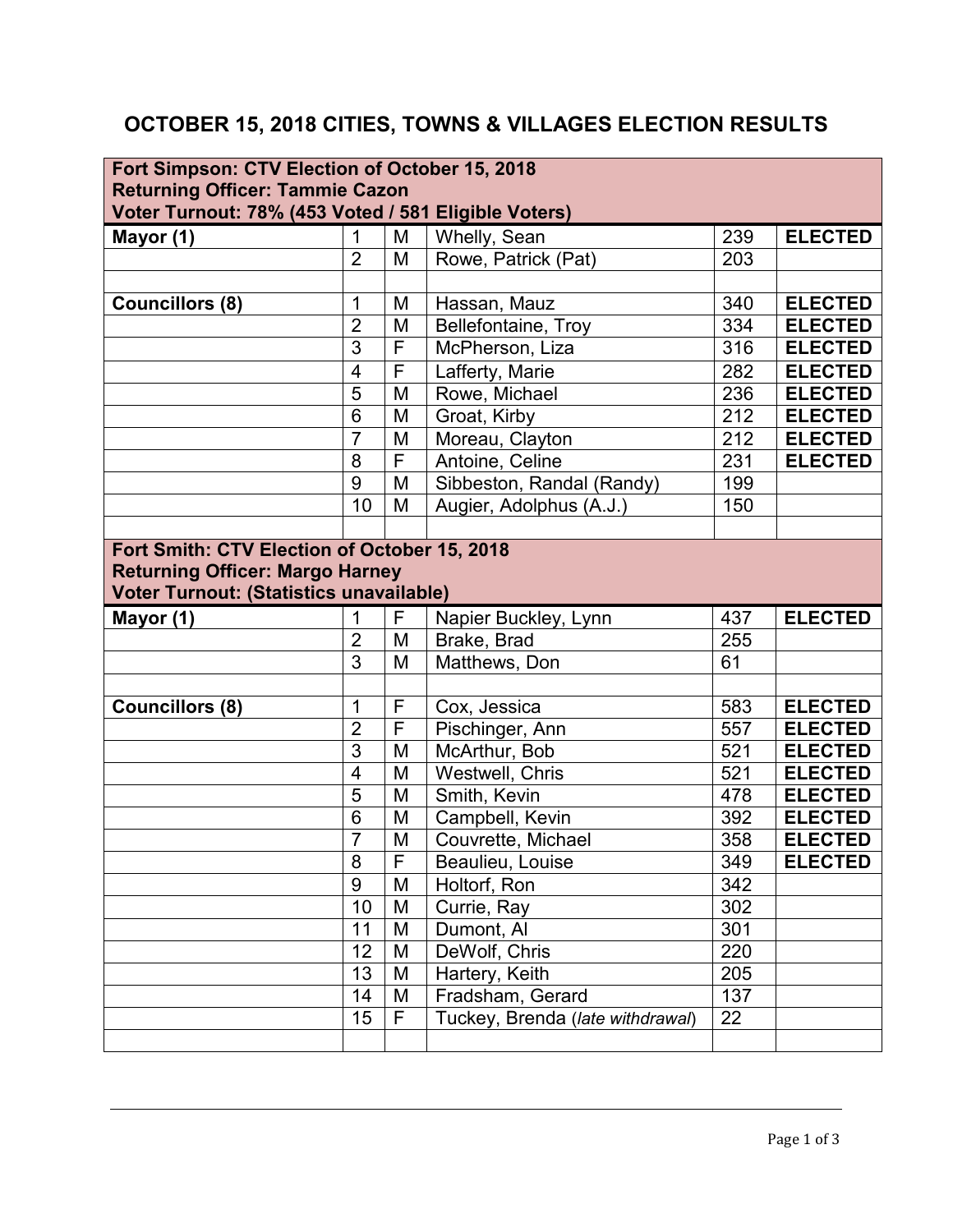| Hay River: CTV Election of October 15, 2018                                                         |                         |   |                             |     |                |  |  |
|-----------------------------------------------------------------------------------------------------|-------------------------|---|-----------------------------|-----|----------------|--|--|
| <b>Returning Officer: Heather Coakwell</b><br>Voter Turnout: 40% (915 Voted / 2289 Eligible Voters) |                         |   |                             |     |                |  |  |
|                                                                                                     | 1                       | F | Jameson, Kandis             |     |                |  |  |
| Mayor (1)<br>(Acclaimed)                                                                            |                         |   |                             |     |                |  |  |
|                                                                                                     |                         |   |                             |     |                |  |  |
| <b>Councillors (8)</b>                                                                              | 1                       | M | Anderson, Steve             | 809 | <b>ELECTED</b> |  |  |
|                                                                                                     | $\overline{2}$          | F | Duford, Linda               | 726 | <b>ELECTED</b> |  |  |
|                                                                                                     | 3                       | M | Dohey, Keith                | 655 | <b>ELECTED</b> |  |  |
|                                                                                                     | $\overline{\mathbf{4}}$ | M | Bouchard, Robert            | 631 | <b>ELECTED</b> |  |  |
|                                                                                                     | 5                       | F | Chambers, Emily (Mary)      | 616 | <b>ELECTED</b> |  |  |
|                                                                                                     | 6                       | M | Willows, Brian              | 573 | <b>ELECTED</b> |  |  |
|                                                                                                     | $\overline{7}$          | M | Groenwegen, Jeffery (James) | 455 | <b>ELECTED</b> |  |  |
|                                                                                                     | 8                       | M | Melanson, Joseph            | 451 | <b>ELECTED</b> |  |  |
|                                                                                                     | 9                       | F | Lester, Sandra              | 450 |                |  |  |
|                                                                                                     |                         |   |                             |     |                |  |  |
| <b>Inuvik: CTV Election of October 15, 2018</b>                                                     |                         |   |                             |     |                |  |  |
| <b>Returning Officer: Grant Hood</b>                                                                |                         |   |                             |     |                |  |  |
| Voter Turnout: 34% (739 Voted / 2200 Eligible Voters)                                               |                         |   |                             |     |                |  |  |
| Mayor (1)                                                                                           | 1                       | F | Kulikowski, Natasha         | 563 | <b>ELECTED</b> |  |  |
|                                                                                                     | $\overline{2}$          | M | Sharpe, Vince               | 176 |                |  |  |
|                                                                                                     |                         |   |                             |     |                |  |  |
| <b>Councillors (8)</b>                                                                              | 1                       | M | Baryluk, Steven             |     |                |  |  |
| (Acclaimed)                                                                                         | $\overline{2}$          | M | Loreen, Desmond             |     |                |  |  |
|                                                                                                     | 3                       | M | McBride, Gary               |     |                |  |  |
|                                                                                                     | 4                       | M | MacDonald, Paul             |     |                |  |  |
|                                                                                                     | 5                       | F | Mero, Alana                 |     |                |  |  |
|                                                                                                     | 6                       | F | Solotki, Raygan             |     |                |  |  |
|                                                                                                     | $\overline{7}$          | M | Wainman, Kurt               |     |                |  |  |
|                                                                                                     | 8                       | M | Wood, Clarence              |     |                |  |  |
|                                                                                                     |                         |   |                             |     |                |  |  |
| Norman Wells: CTV Election of October 15, 2018                                                      |                         |   |                             |     |                |  |  |
| <b>Returning Officer: Margrit Minder</b>                                                            |                         |   |                             |     |                |  |  |
| Voter Turnout: 64% (296 Voted / 459 Eligible Voters)                                                |                         |   |                             |     |                |  |  |
| Mayor (1)                                                                                           | $\mathbf 1$             | M | Pope, Frank                 | 200 | <b>ELECTED</b> |  |  |
|                                                                                                     | $\overline{2}$          | M | Melnyk, Timothy L.          | 61  |                |  |  |
|                                                                                                     | 3                       | M | Cassie, Harry               | 35  |                |  |  |
|                                                                                                     |                         |   |                             |     |                |  |  |
| <b>Councillors (6)</b>                                                                              | 1                       | M | Audet, Pascal               | 202 | <b>ELECTED</b> |  |  |
|                                                                                                     | $\overline{2}$          | M | Bernard, Jean-Paul          | 200 | <b>ELECTED</b> |  |  |
|                                                                                                     | 3                       | F | Peachey, Alexis             | 168 | <b>ELECTED</b> |  |  |
|                                                                                                     | $\overline{\mathbf{4}}$ | M | Smith, Trevor               | 140 | <b>ELECTED</b> |  |  |
|                                                                                                     | 5                       | M | Boyle, James (Jim)          | 125 | <b>ELECTED</b> |  |  |